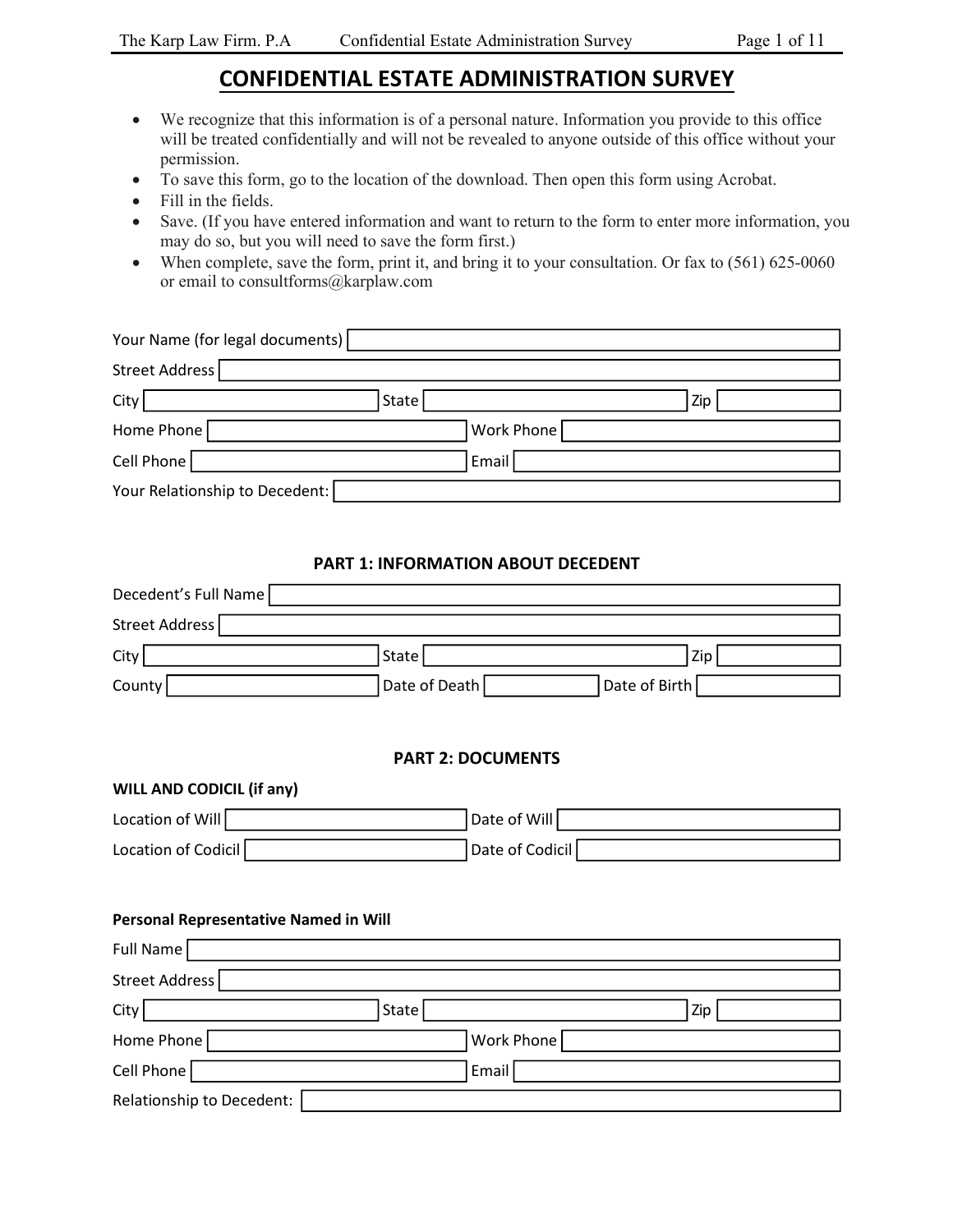| Alternate Personal Representative Named in Will   |                   |                                              |               |     |
|---------------------------------------------------|-------------------|----------------------------------------------|---------------|-----|
| Full Name                                         |                   |                                              |               |     |
| Street Address                                    |                   |                                              |               |     |
| City                                              | State             |                                              |               | Zip |
| Home Phone                                        |                   | Work Phone                                   |               |     |
| Cell Phone                                        |                   | Email                                        |               |     |
| Relationship to Decedent:                         |                   |                                              |               |     |
| TRUST (if any)                                    |                   |                                              |               |     |
| Location of Trust                                 |                   |                                              | Date of Trust |     |
| <b>Successor Trustee Named in Trust</b>           |                   |                                              |               |     |
| Full Name                                         |                   |                                              |               |     |
| Street Address                                    |                   |                                              |               |     |
| City                                              | State             |                                              |               | Zip |
| Home Phone                                        |                   | Work Phone                                   |               |     |
| Cell Phone                                        |                   | Email                                        |               |     |
| Relationship to Decedent:                         |                   |                                              |               |     |
| <b>Alternate Successor Trustee Named in Trust</b> |                   |                                              |               |     |
| Full Name                                         |                   |                                              |               |     |
| Street Address                                    |                   |                                              |               |     |
| City                                              | State             |                                              |               | Zip |
| Home Phone                                        |                   | Work Phone                                   |               |     |
| Cell Phone                                        |                   | Email                                        |               |     |
| ┍<br>Relationship to Decedent:                    |                   |                                              |               |     |
|                                                   |                   | <b>PART 3: BENEFICIARIES OR HEIRS AT LAW</b> |               |     |
| Full Name of Decedent's Spouse                    |                   |                                              |               |     |
| Street Address                                    |                   |                                              |               |     |
| City                                              | State             |                                              |               | Zip |
| Home Phone                                        |                   | Work Phone                                   |               |     |
| Cell Phone                                        |                   | Email                                        |               |     |
| Date of Marriage                                  | Place of Marriage |                                              |               |     |
|                                                   |                   |                                              |               |     |

#### **Alternate Personal Representative Named in Will**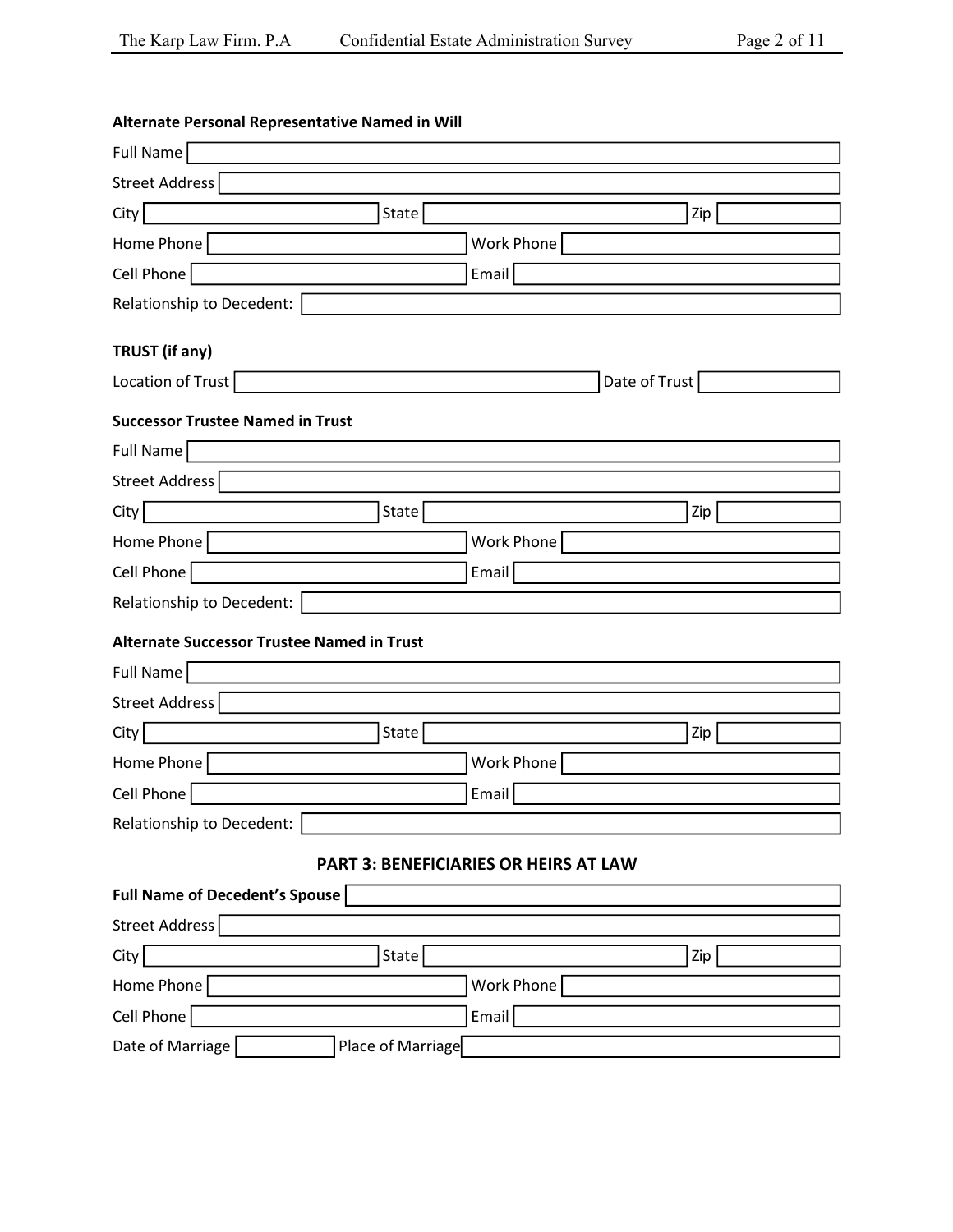| <b>Decedent's Children</b> |       |            |     |  |
|----------------------------|-------|------------|-----|--|
| <b>Child's Full Name</b>   |       |            |     |  |
| Street Address             |       |            |     |  |
| City                       | State |            | Zip |  |
| Home Phone                 |       | Work Phone |     |  |
| Cell Phone                 |       | Email      |     |  |
| Date of Birth, if Minor    |       |            |     |  |
| Child's Full Name          |       |            |     |  |
| Street Address             |       |            |     |  |
| City                       | State |            | Zip |  |
| Home Phone                 |       | Work Phone |     |  |
| Cell Phone                 |       | Email      |     |  |
| Date of Birth, if Minor    |       |            |     |  |
| <b>Child's Full Name</b>   |       |            |     |  |
| Street Address             |       |            |     |  |
| City                       | State |            | Zip |  |
| Home Phone                 |       | Work Phone |     |  |
| Cell Phone                 |       | Email      |     |  |
| Date of Birth, if Minor    |       |            |     |  |
| <b>Child's Full Name</b>   |       |            |     |  |
| Street Address             |       |            |     |  |
| City                       | State |            | Zip |  |
| Home Phone                 |       | Work Phone |     |  |
| Cell Phone                 |       | Email      |     |  |
| Date of Birth, if Minor    |       |            |     |  |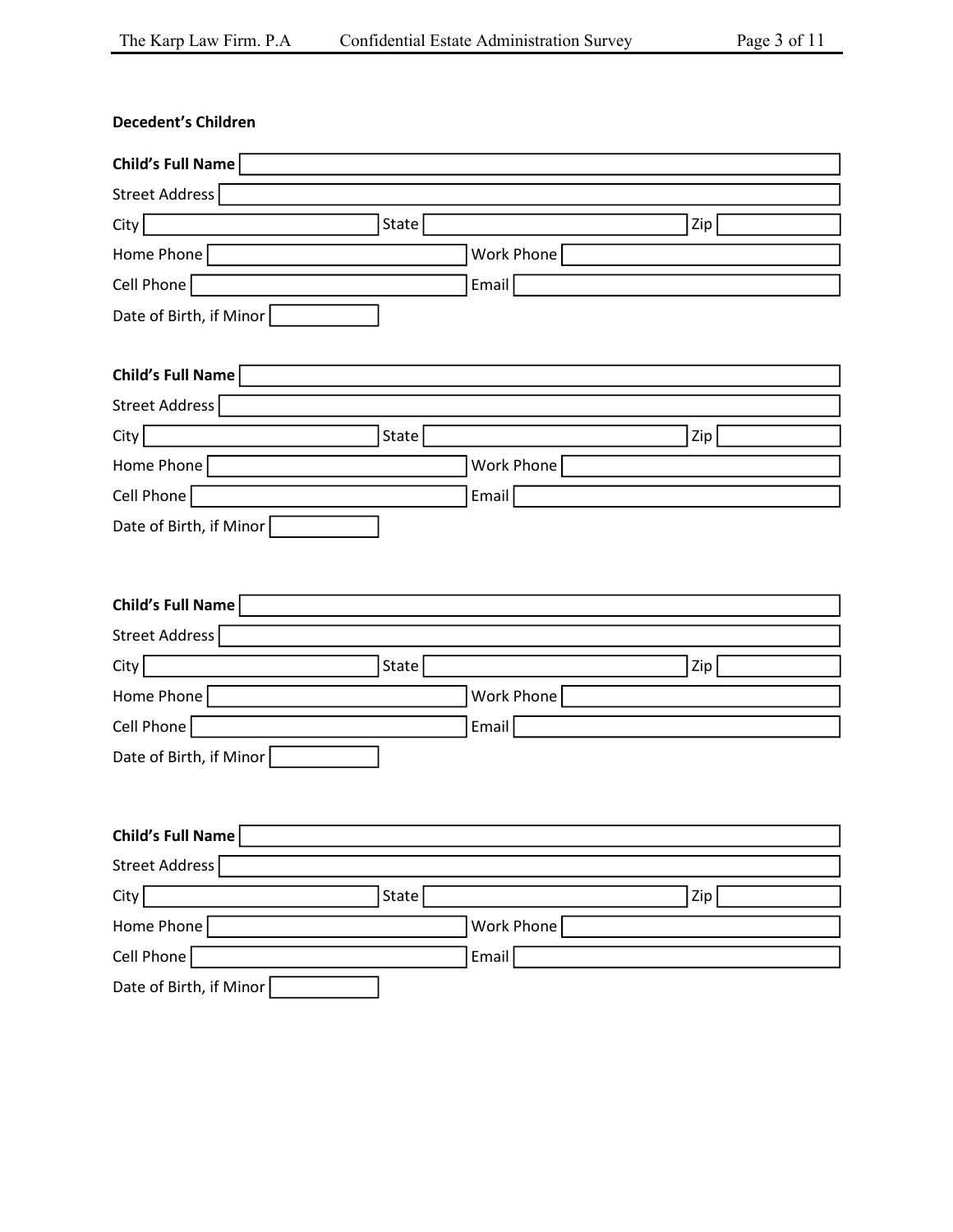| <b>Other Beneficiaries</b> |                          |     |
|----------------------------|--------------------------|-----|
| <b>Full Name</b>           |                          |     |
| Street Address             |                          |     |
| City                       | State                    | Zip |
| Home Phone                 | Work Phone               |     |
| Cell Phone                 | Email                    |     |
| Date of Birth, if Minor    | Relationship to Decedent |     |
|                            |                          |     |
|                            |                          |     |
| <b>Full Name</b>           |                          |     |
| Street Address             |                          |     |

| Street Address          |                          |     |
|-------------------------|--------------------------|-----|
| City                    | Statel                   | Zip |
| Home Phone              | Work Phone               |     |
| Cell Phone              | Email                    |     |
| Date of Birth, if Minor | Relationship to Decedent |     |

| Full Name               |                          |     |
|-------------------------|--------------------------|-----|
| Street Address          |                          |     |
| City                    | State                    | Zip |
| Home Phone              | <b>Work Phone</b>        |     |
| Cell Phone              | Email                    |     |
| Date of Birth, if Minor | Relationship to Decedent |     |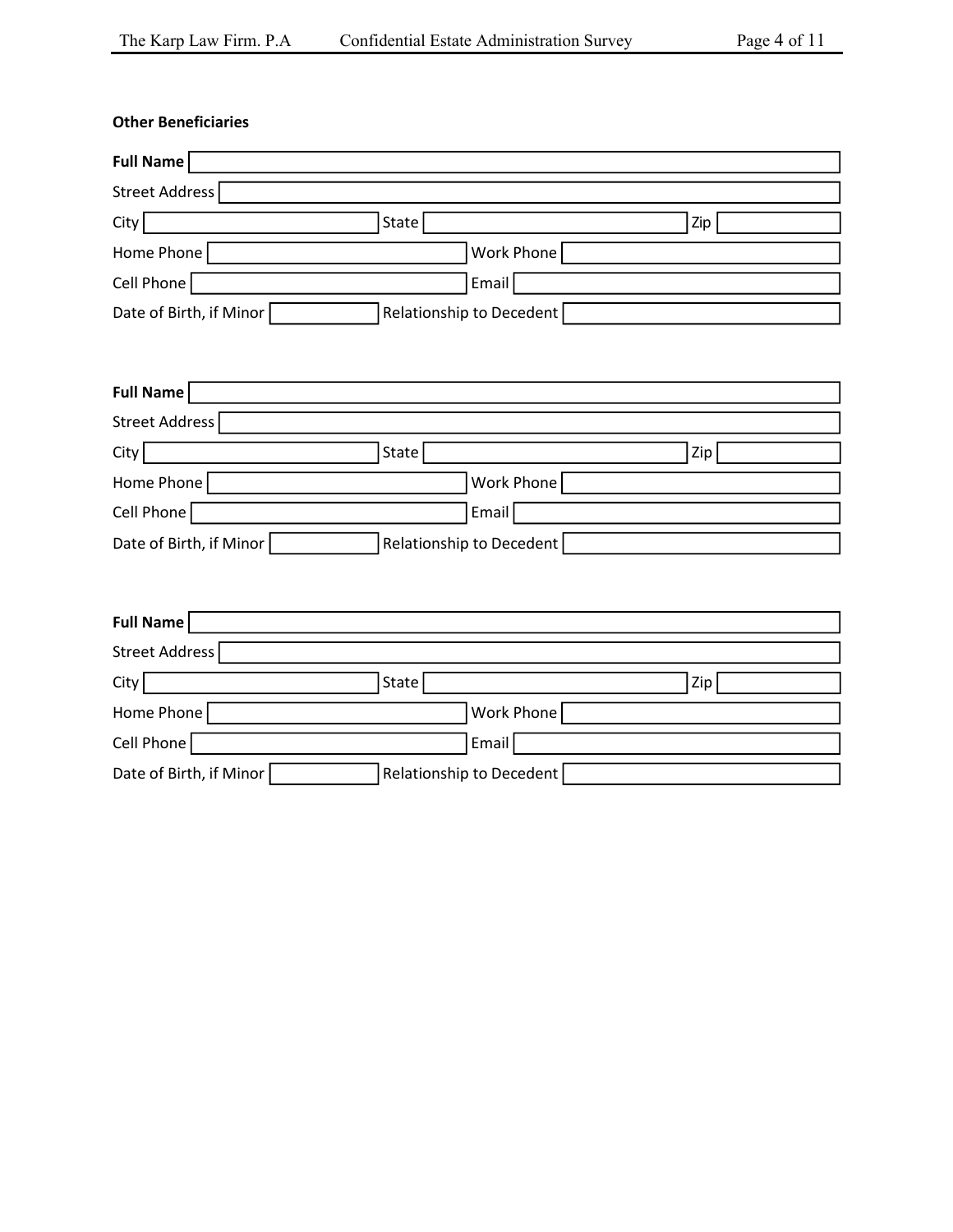### **PART 4: ASSETS**

| Safe Deposit Box? O Yes O No If yes, location                     |     |
|-------------------------------------------------------------------|-----|
| Who has access?                                                   |     |
|                                                                   |     |
| <b>Real Estate</b>                                                |     |
| Street Address                                                    |     |
| State<br>City                                                     | Zip |
| Date of Death Value\$<br>County                                   |     |
| Owner O Decedent Only O Decedent's Trust O Decedent & Spouse      |     |
| O Decedent & another person Who?<br>O Any other form of ownership |     |
| Homestead? O Yes O No Mortgage Amount \$                          |     |
| <b>Street Address</b>                                             |     |
| City  <br>State                                                   | Zip |
| County<br>Date of Death Value\$                                   |     |
| Owner O Decedent Only O Decedent's Trust O Decedent & Spouse      |     |
| O Any other form of ownership<br>O Decedent & another person Who? |     |
| Mortgage Amount \$<br>Homestead? O Yes O No                       |     |

# **IRAs, Retirement Plans, 401ks, 403bs**

| <b>Institution</b> | <b>Beneficiary</b>       | Date of<br>Death<br>Value \$ |
|--------------------|--------------------------|------------------------------|
|                    | O Spouse O Trust O Other |                              |
|                    | O Spouse O Trust O Other |                              |
|                    | O Spouse O Trust O Other |                              |
|                    | O Spouse O Trust O Other |                              |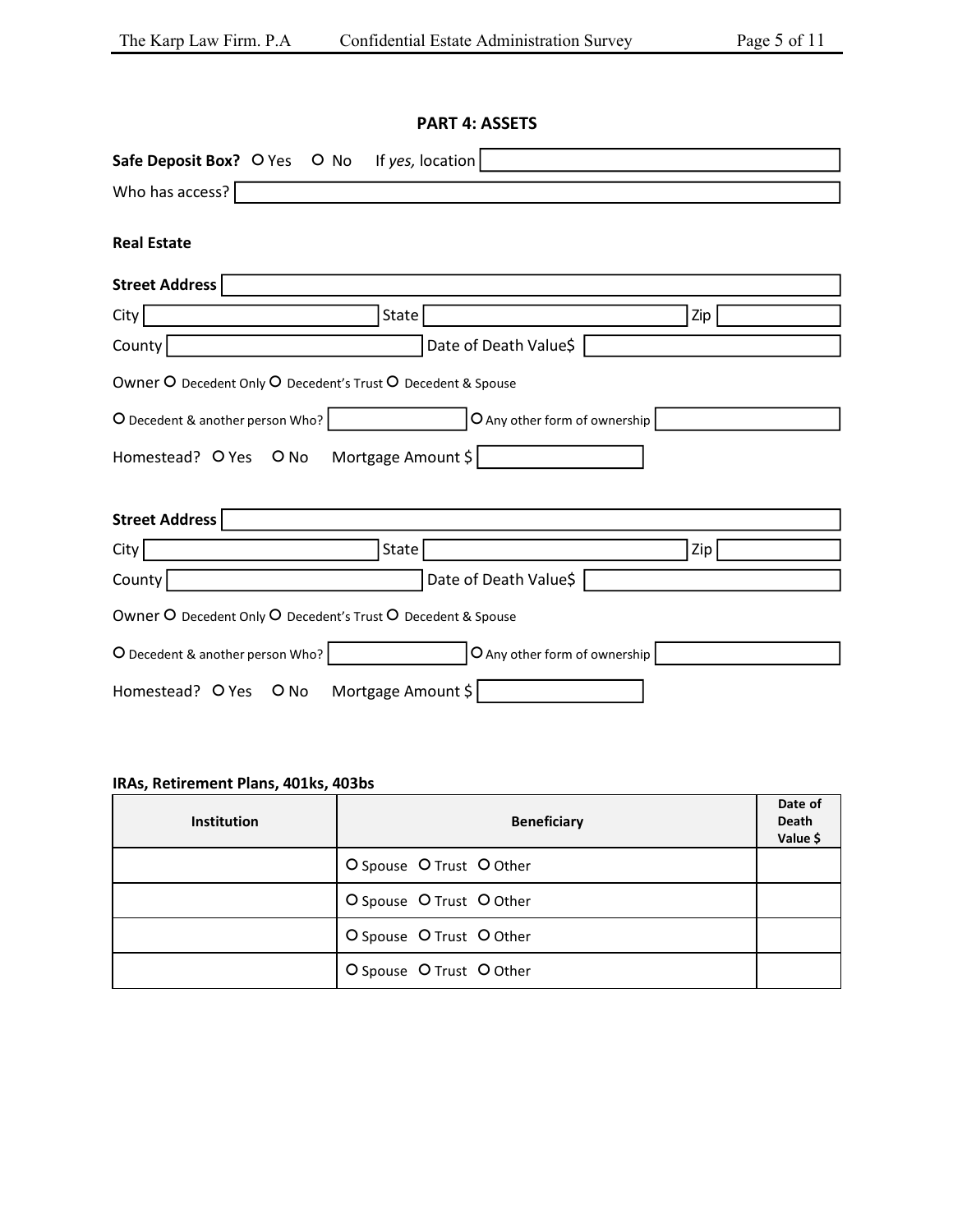### **Brokerage Accounts (Exclude IRAs, Retirement Accounts)**

| <b>Broker</b><br><b>Name</b> | Owner                                                  |  |
|------------------------------|--------------------------------------------------------|--|
|                              | O Decedent Only O Decedent's Trust O Decedent & Spouse |  |
|                              | O Owned with another person(s). Name:                  |  |
|                              | O Any other form of ownership. Describe                |  |
|                              | O Decedent Only O Decedent's Trust O Decedent & Spouse |  |
|                              | O Owned with another person(s). Name:                  |  |
|                              | O Any other form of ownership. Describe                |  |
|                              | O Decedent Only O Decedent's Trust O Decedent & Spouse |  |
|                              | O Owned with another person(s). Name:                  |  |
|                              | O Any other form of ownership. Describe                |  |

# **Stocks Held Individually (not with a broker)**

| Company | # Shares | Owner                                                                                                                                       | <b>Location of</b><br><b>Stock</b><br><b>Certificates</b> |
|---------|----------|---------------------------------------------------------------------------------------------------------------------------------------------|-----------------------------------------------------------|
|         |          | O Decedent Only O Decedent's Trust O Decedent & Spouse O<br>Owned with another person(s). Name:<br>O Any other form of ownership. Describe: |                                                           |
|         |          | O Decedent Only O Decedent's Trust O Decedent & Spouse O<br>Owned with another person(s). Name:<br>O Any other form of ownership. Describe: |                                                           |
|         |          | O Decedent Only O Decedent's Trust O Decedent & Spouse O<br>Owned with another person(s). Name:<br>O Any other form of ownership. Describe: |                                                           |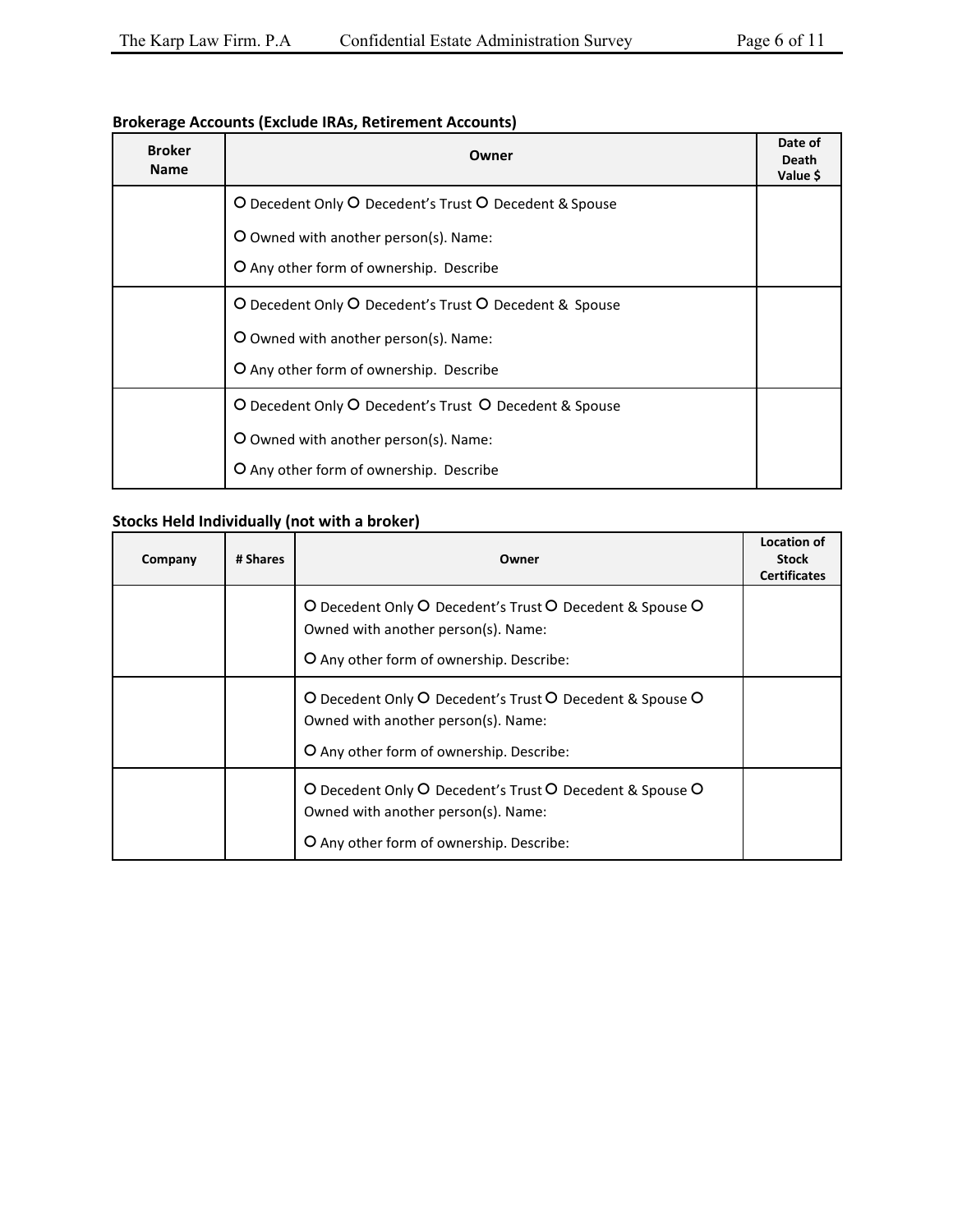# **Bonds Held Individually (not with a broker)**

| Company or<br>Gov't. Agency | Owner                                                                                                                                       | Value\$ | Location<br>of Bond |
|-----------------------------|---------------------------------------------------------------------------------------------------------------------------------------------|---------|---------------------|
|                             | O Decedent Only O Decedent's Trust O Decedent & Spouse                                                                                      |         |                     |
|                             | O Owned with another person(s). Name:                                                                                                       |         |                     |
|                             | O Any other form of ownership. Describe:                                                                                                    |         |                     |
|                             | O Decedent Only O Decedent's Trust O Decedent & Spouse<br>O Owned with another person(s). Name:<br>O Any other form of ownership. Describe: |         |                     |
|                             | O Decedent Only O Decedent's Trust O Decedent & Spouse<br>O Owned with another person(s). Name:<br>O Any other form of ownership. Describe: |         |                     |

### **US Government Bonds (E, EE, HH)**

| Owner                                                                                                                                       | Location<br>Of Bond | Date of Death<br><b>Value\$</b> | Beneficiary, If<br>Any |
|---------------------------------------------------------------------------------------------------------------------------------------------|---------------------|---------------------------------|------------------------|
| O Decedent Only O Decedent's Trust O Decedent & Spouse O<br>Owned with another person(s). Name:                                             |                     |                                 |                        |
| O Any other form of ownership. Describe:                                                                                                    |                     |                                 |                        |
| O Decedent Only O Decedent's Trust O Decedent & Spouse O<br>Owned with another person(s). Name:<br>O Any other form of ownership. Describe: |                     |                                 |                        |
| O Decedent Only O Decedent's Trust O Decedent & Spouse O<br>Owned with another person(s). Name:<br>O Any other form of ownership. Describe: |                     |                                 |                        |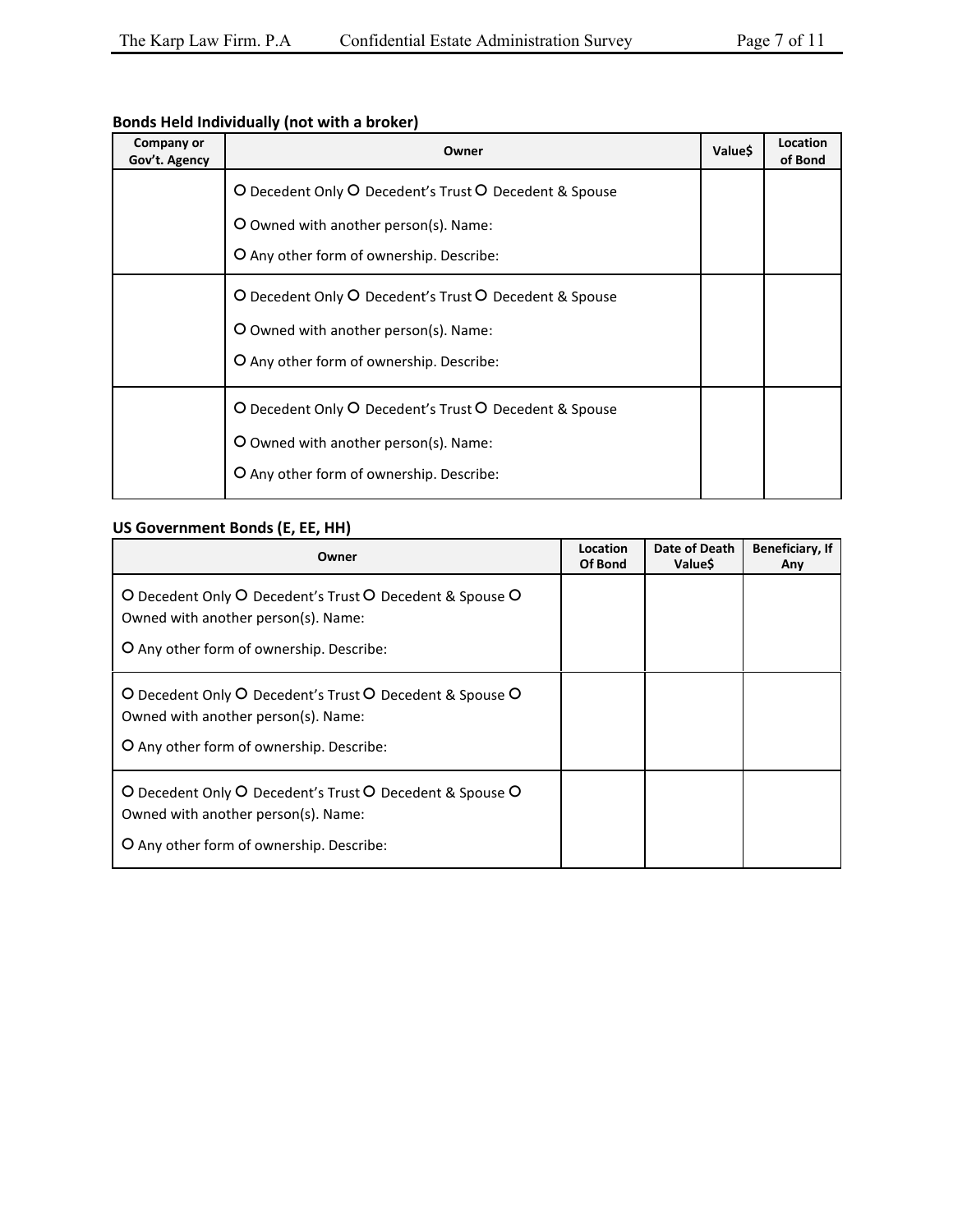| <b>Institution</b> | Owner                                                  | Date of Death<br>Value\$ |
|--------------------|--------------------------------------------------------|--------------------------|
|                    | O Decedent Only O Decedent's Trust O Decedent & Spouse |                          |
|                    | O Owned with another person(s). Name:                  |                          |
|                    | O Any other form of ownership. Describe:               |                          |
|                    | O Decedent Only O Decedent's Trust O Decedent & Spouse |                          |
|                    | O Owned with another person(s). Name:                  |                          |
|                    | O Any other form of ownership. Describe:               |                          |
|                    | O Decedent Only O Decedent's Trust O Decedent & Spouse |                          |
|                    | O Owned with another person(s). Name:                  |                          |
|                    | O Any other form of ownership. Describe:               |                          |

# **Money Market Account, Certificates of Deposit (Exclude IRAs, Retirement Accounts)**

#### **Bank Accounts**

| <b>Bank Name</b> | Owner                                                  | Date of Death<br>Value\$ |
|------------------|--------------------------------------------------------|--------------------------|
|                  | O Decedent Only O Decedent's Trust O Decedent & Spouse |                          |
|                  | O Owned with another person(s). Name:                  |                          |
|                  | O Any other form of ownership. Describe:               |                          |
|                  | O Decedent Only O Decedent's Trust O Decedent & Spouse |                          |
|                  | O Owned with another person(s). Name:                  |                          |
|                  | O Any other form of ownership. Describe:               |                          |
|                  | O Decedent Only O Decedent's Trust O Decedent & Spouse |                          |
|                  | O Owned with another person(s). Name:                  |                          |
|                  | O Any other form of ownership. Describe:               |                          |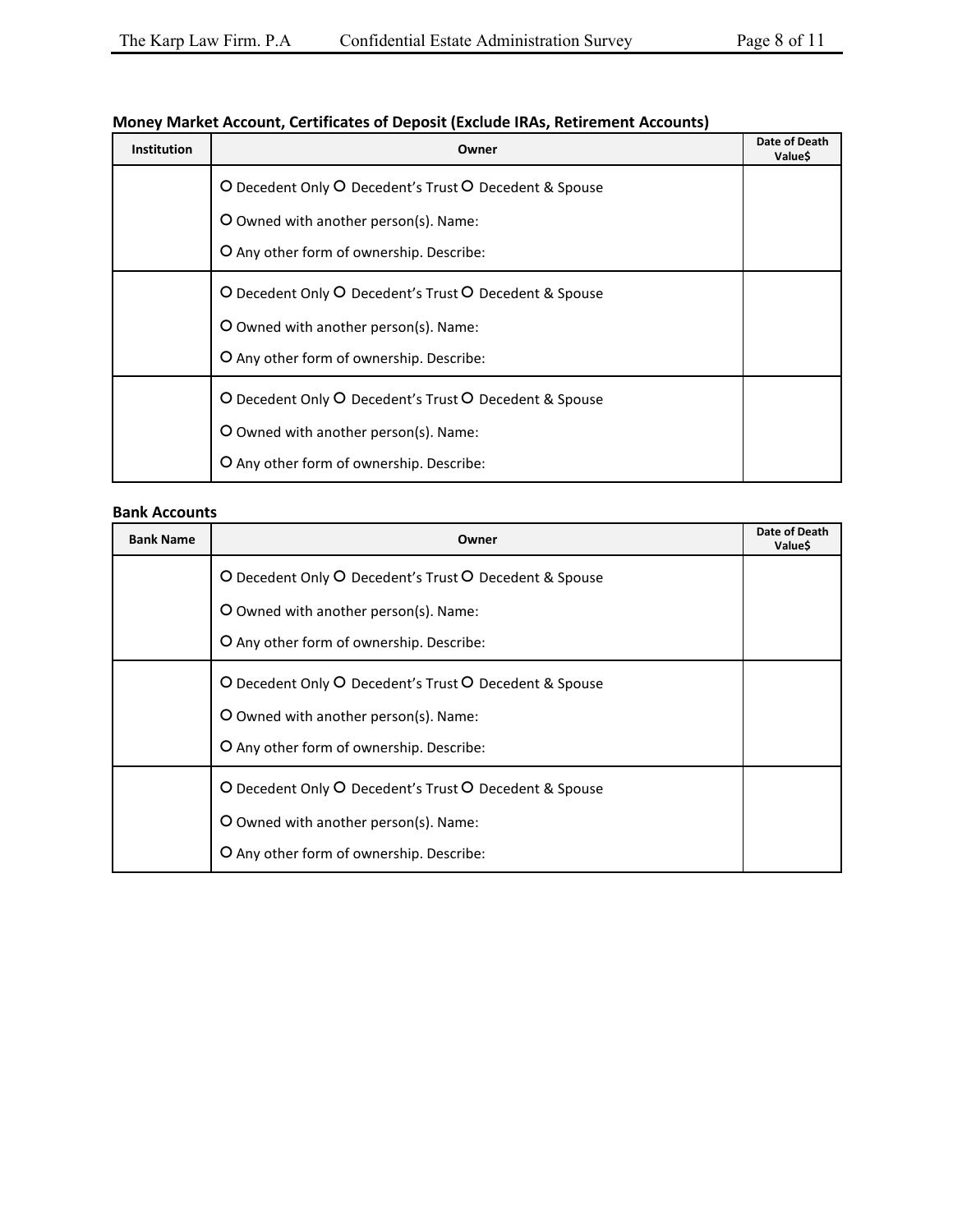| <b>Money Owed To You</b>                                         |                       |
|------------------------------------------------------------------|-----------------------|
| Type: O Mortgage O Promissory Note O Other                       |                       |
| Borrower                                                         |                       |
| Street Address                                                   |                       |
| State<br>City                                                    | Zip                   |
| Lender O Decedent O Decedent & Spouse O Trust O Decedent & Other |                       |
| Terms of Obligation                                              | Date of Death Value\$ |
| Type: O Mortgage O Promissory Note O Other                       |                       |
| Borrower                                                         |                       |
| Street Address                                                   |                       |
| State<br>City                                                    | Zip                   |
| Lender O Decedent O Decedent & Spouse O Trust O Decedent & Other |                       |
| Terms of Obligation                                              | Date of Death Value\$ |
|                                                                  |                       |
| <b>Insurance on Decedent's Life</b>                              |                       |
| Company                                                          | Policy #              |
| Location of Policy                                               | Date of Death Value\$ |
| Policy Owner O Decedent O Spouse O Trust O Other                 |                       |
| <b>Beneficiaries Named:</b>                                      |                       |
|                                                                  |                       |
| Company                                                          | Policy #              |
| Location of Policy                                               | Date of Death Value\$ |
| Policy Owner O Decedent O Spouse O Trust O Other                 |                       |
| <b>Beneficiaries Named:</b>                                      |                       |
| Company                                                          | Policy #              |
| Location of Policy                                               | Date of Death Value\$ |
| Policy Owner O Decedent O Spouse O Trust O Other                 |                       |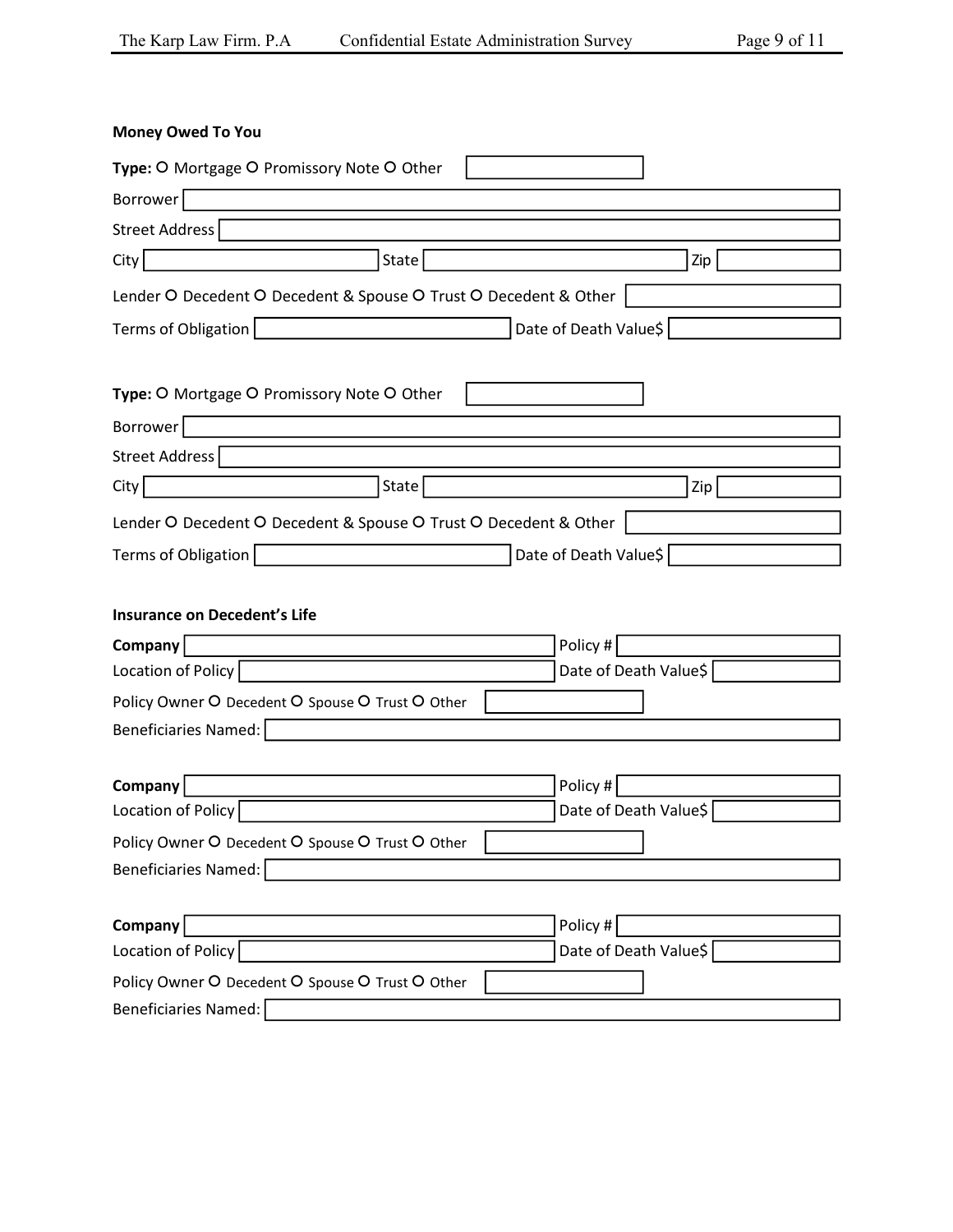| <b>Annuities</b>                                              |                                         |  |  |  |
|---------------------------------------------------------------|-----------------------------------------|--|--|--|
| Company                                                       | Policy #                                |  |  |  |
| Location of Policy                                            | Date of Death Value\$                   |  |  |  |
| Beneficiaries Named:                                          |                                         |  |  |  |
|                                                               |                                         |  |  |  |
| Company                                                       | Policy #                                |  |  |  |
| Location of Policy                                            | Date of Death Value\$                   |  |  |  |
| Beneficiaries Named:                                          |                                         |  |  |  |
|                                                               |                                         |  |  |  |
| Company                                                       | Policy #                                |  |  |  |
| Location of Policy                                            | Date of Death Value\$                   |  |  |  |
| <b>Beneficiaries Named:</b>                                   |                                         |  |  |  |
|                                                               |                                         |  |  |  |
| <b>Vehicles, Recreational Vehicles, Mobile Homes</b>          |                                         |  |  |  |
| Model & Year<br>Location of Title                             | Date of Death Value\$                   |  |  |  |
| Owner: O Decedent Only O Decedent's Trust O Decedent & Spouse |                                         |  |  |  |
| O Decedent & another person.                                  | O Any other form of ownership           |  |  |  |
|                                                               |                                         |  |  |  |
| Model & Year                                                  | Location of Title Date of Death Value\$ |  |  |  |
| Owner: O Decedent Only O Decedent's Trust O Decedent & Spouse |                                         |  |  |  |
| O Decedent & another person.                                  | O Any other form of ownership           |  |  |  |
|                                                               |                                         |  |  |  |
| Model & Year<br>Location of Title                             | Date of Death Value\$                   |  |  |  |
| Owner: O Decedent Only O Decedent's Trust O Decedent & Spouse |                                         |  |  |  |
| O Decedent & another person.                                  | O Any other form of ownership           |  |  |  |